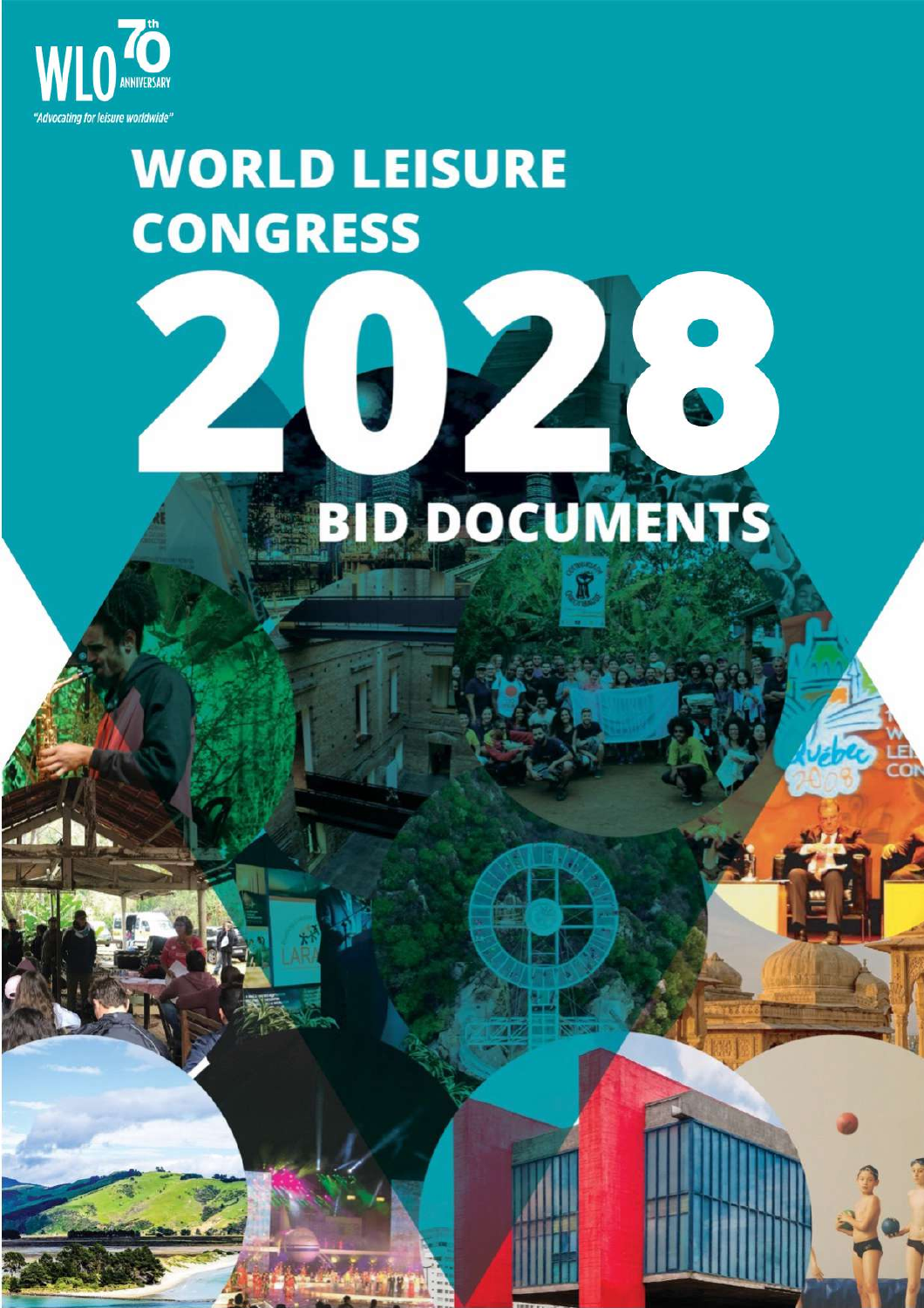# Note From the World Leisure Chair and COO,

### Greetings,

The World Leisure Organization is pleased to extend to you and your community an exciting opportunity to host the 2028 World Leisure Congress. This international event draws individuals from throughout the world into a dynamic scenery wherein leisure and its influence on social, cultural and economic development can be explored. The World Leisure Congress is an event that can highlight an entire community and its commitment to enhancing quality of life through leisure.

The World Leisure Organization is committed to advancing scientific knowledge and best practice related to leisure through its biennial World Leisure Congress. The event has been staged in Asia, Europe, North America, South America and Oceania. Latest editions, in the city of Sao Paulo (2018) and Pinggu/Beijing (2021), this last one in a hybrid format, hosted more than a thousand participants). The upcoming World Leisure Congresses will take place in Dunedin (2023) and in Breda/Rotterdam (2025). The World Leisure Organization encourages communities to partner with professional associations, government agencies and universities to plan, organize and promote the event.

Decision-making regarding the selection of a community to host a World Leisure Congress is based on several factors. Strong emphasis will be placed on locating World Leisure Congresses in settings that reflect and/or desire to reflect the creation of leisure-oriented environments. Such environments should reflect contemporary designs, policies and programs illustrating best practices. The World Leisure Congress seeks placement in locals that wish to transform their communities, creating sustainable leisure-oriented environments. Strong consideration will be given to submitted proposals that provide innovative program designs above and beyond the basic program elements. Proposals will be sought which provide clear evidence of incorporation of legacy element´s programs and other resources that will be sustained over a longer period of time. Last, the World Leisure Organization is particularly interested in seeking proposals that support partnership activities with different and various organizations.

Your interest in the 2028 World Leisure Congress is welcome. We look forward to receiving your inquiries and, in the future, your proposal for this important event. We may be reached by email at secretariat@worldleisure.org



Ms. Joanne Schroeder, WLO Chair Dr. Cristina Ortega Nuere, WLO COO



3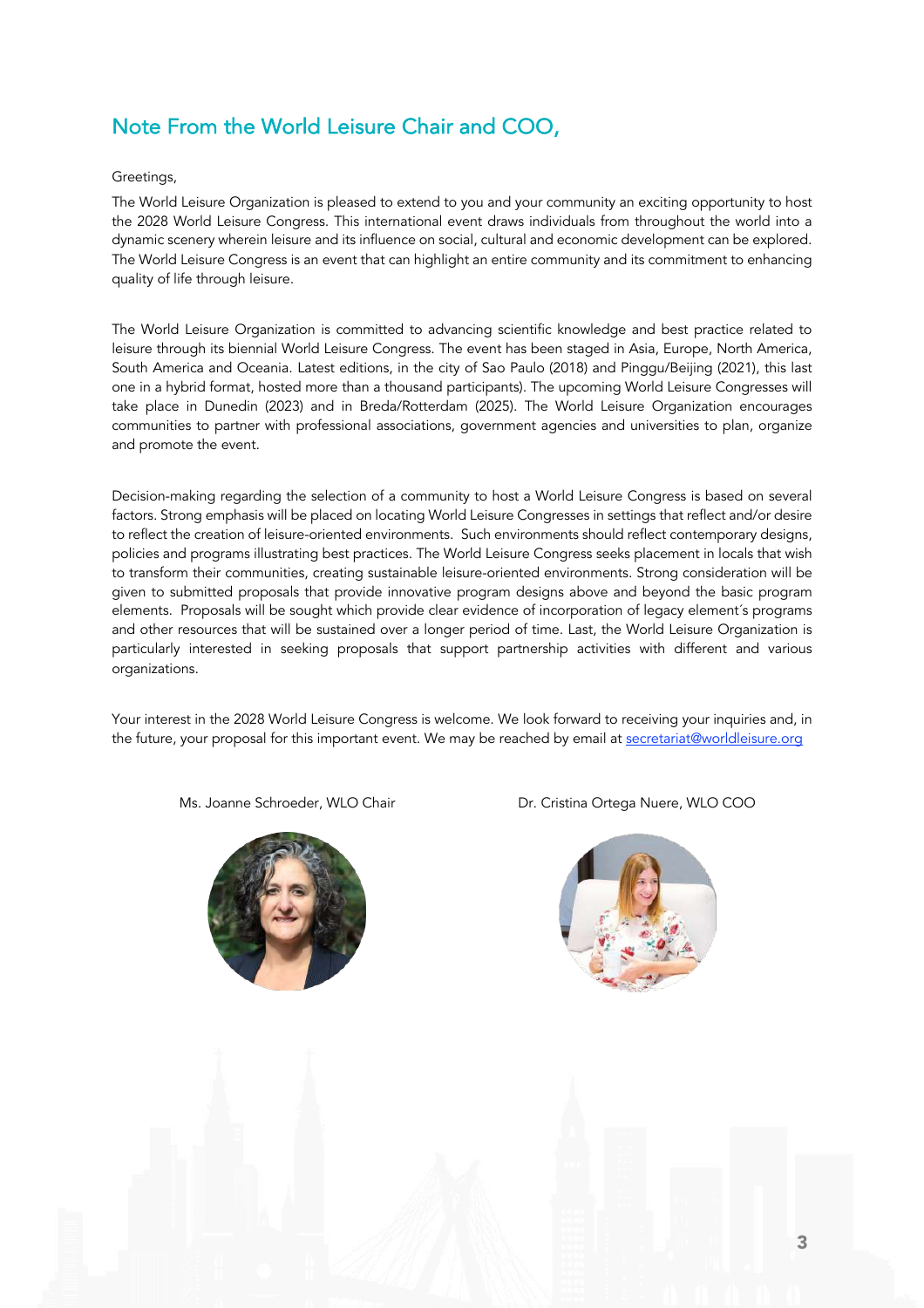# INDEX

| > WORLD LEISURE ORGANIZATION: INTRODUCTION<br><b>AND OVERVIEW</b> | 5  |
|-------------------------------------------------------------------|----|
| > WORLD LEISURE CONGRESS: CONCEPT                                 | 6  |
| > THE BIDDING PROCESS                                             | 7  |
| <b>PART ONE - BIDDING TIMELINE</b>                                | 7  |
| <b>PART TWO - RESPONSIBILITIES</b>                                | 8  |
| <b>PART THREE - ASSESSING THE BIDDING PROCESS</b>                 | 11 |
| <b>PART FOUR - CASE STUDIES AND TESTIMONIALS</b>                  | 15 |

4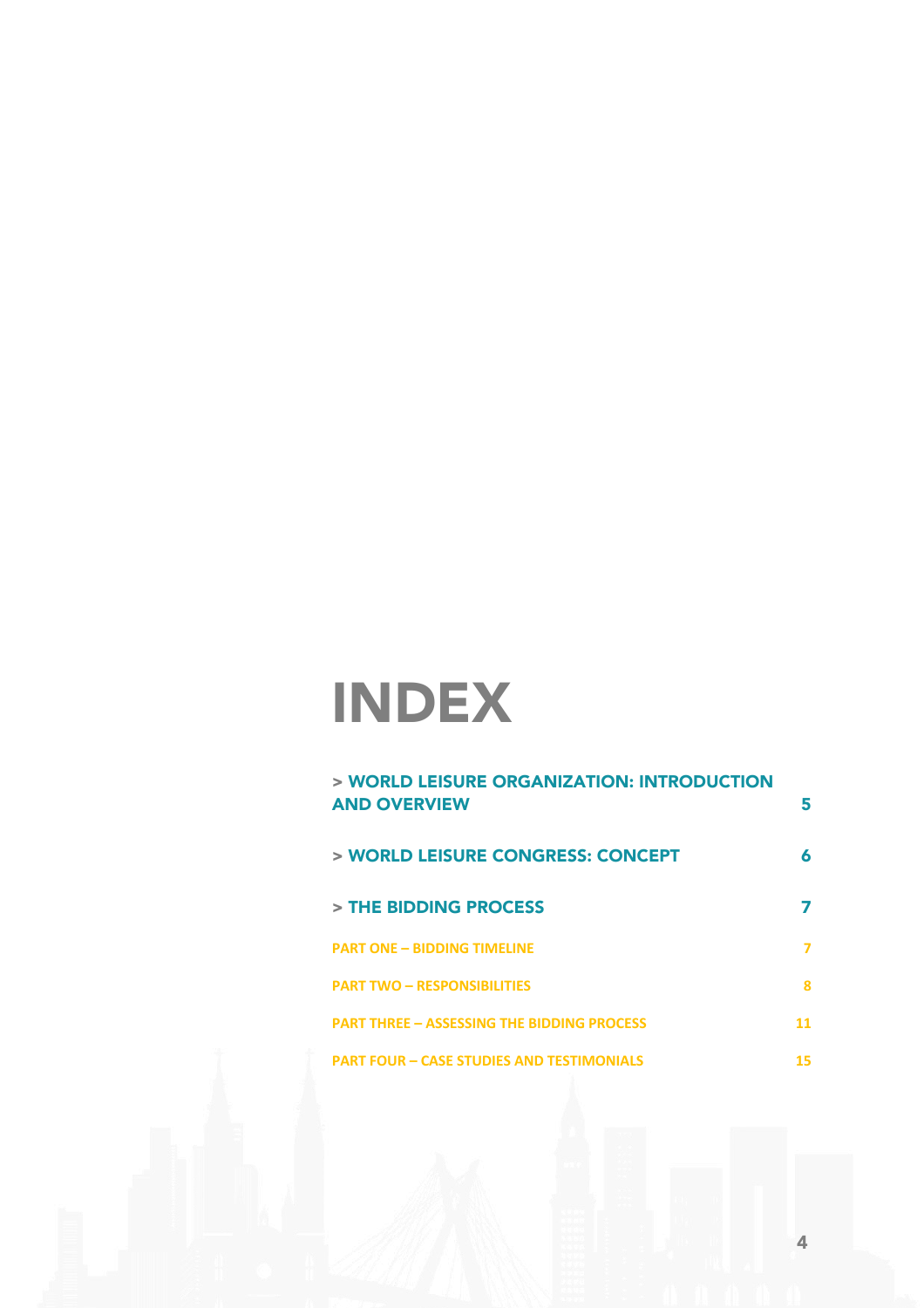# > WORLD LEISURE ORGANIZATION: INTRODUCTION AND OVERVIEW

Founded in 1952, World Leisure Organization (WLO) is a world-wide, non-governmental association dedicated to discovering and fostering the leisure experience as a force for human development and well-being.

WLO is in Special Consultative Status with the UN Economic and Social Council since 1990, and affiliated to World Tourism Organization (UNWTO).

#### To promote leisure as a means to enhance the human condition

The World Leisure Organization is the world's leading advocate for leisure as a means to enhance the human condition.

Our vision is to provide leadership in advancing leisure as a central force in enhancing the human condition through advocacy, research, and education that promotes socio-cultural development, encourages sustainable economic growth, and improves the quality of life for every person world-wide.

WLO supports the right of all people to positive, quality leisure experiences while recognizing that many have special requirements related to disability, gender, age, social status, poverty, domicile or level of education.

In carrying out its mission, WLO is committed to working with all sectors of society – the public, non- government organizations, and commercial enterprises, to advance leisure as a human right in order to enhance the quality of life for all persons world-wide.

Through the research and educational outreach of its global membership, WLO promotes leisure as integral to social, cultural, economic, and sustainable environmental development.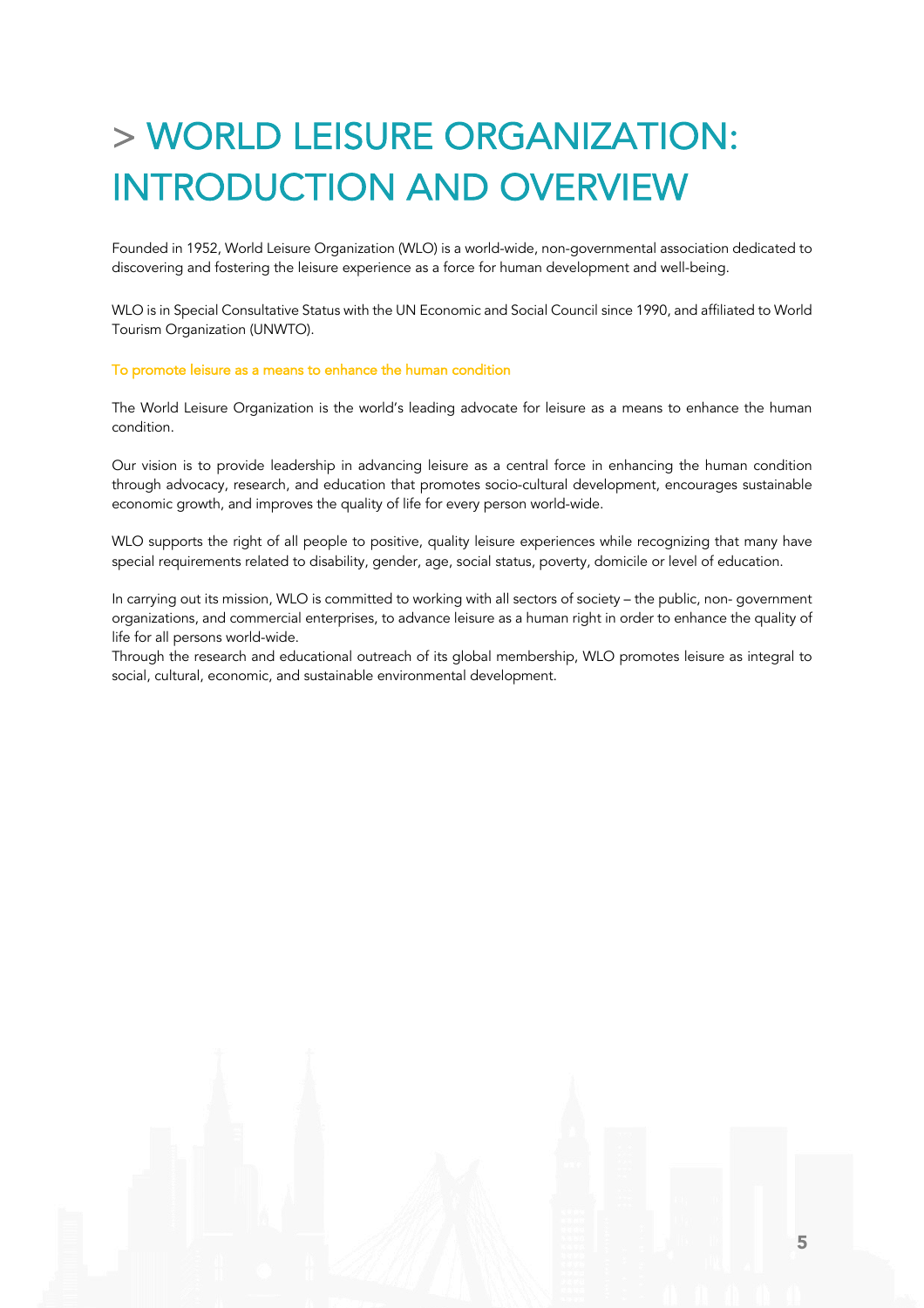# > WORLD LEISURE CONGRESS: **CONCEPT**

Occurring biennially, the concept of the World Leisure Congress differs from many other major conferences in several respects.

The Congress is designed to attract participation from among academics, public and private sector practitioners, policy makers and from a range of disciplines including leisure in all its forms (tourism, culture, sports and recreation), with special interest in education, health, planning and many others affecting, or which are affected by, leisure policy, development and practice.

The Congress is also designed to act as a catalyst, drawing together all relevant stakeholders (universities/institutions/agencies) in the Host City and country to organize and contribute to the Congress.

Legacy as one of the most important assets for the hosting community. The Congress can be placed within the existing strategic context of the host city and/or country and should be designed to drive forward such strategies faster, deeper and more comprehensively.

The Congress should make use of existing facilities (e.g. in a Convention Centre or University facilities) or those which can be provided on a temporary basis. Only if new facilities are designed for community and/or tourist use after the Congress should they be constructed by the public and/or private sector.

The activities staged during the Congress should not be restricted simply to presentations, debates and discussions but could be complemented by festivals and events for the participants and the local community which might reflect the variety of cultures within the city and environs.

On the award of the Congress, there will be a strong partnership and collaboration established between the Host City/Organizing Committee and the World Leisure Organization in the realization of the early development stages of the Congress (for example in developing an attractive programme). This process will be organic in nature rather than following the conventional staging of a Conference where the activities are set, well-established and organized by the International Organization itself.

In short, unlike the more traditional conferences, there is the opportunity for Candidates to come forward with imaginative ways in which the World Leisure Congress could be staged to the benefit of the local and international community, to contribute to social, cultural and economic development and to enhance the reputation of the hosting community and city as a desirable place in which to live, work, play and invest.

In recent years, the Congress has been held as follows: (full list of WL Congress can be found here: https://www.worldleisure.org/congress/

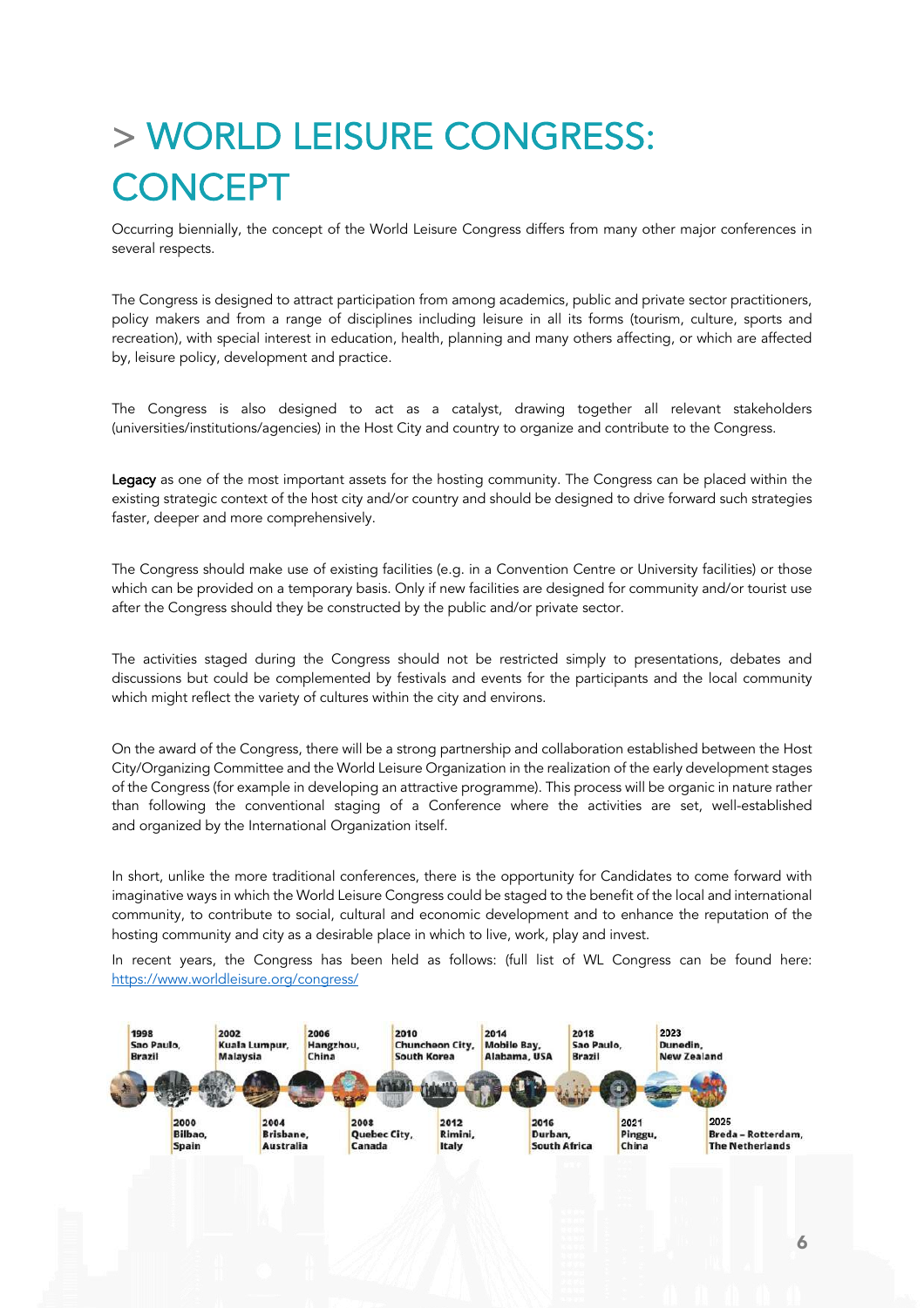# In the same way that the concept of the Congress is different, so too is the bidding process. The World Leisure

Congress bidding process has been structured to encourage candidates to propose in their own way, but within the philosophical context above, their concept for the Congress, the programme to be included and how it will be financed and organized.

We view even the bidding process as an opportunity for candidates to raise their profile, drawing attention to their community as a model of a leisure-orientated environment. Our bidding process has been designed to simplify the process even though there is a standard set of guidelines to follow.

We take into consideration the following factors (consistent with our strategic objectives) as priorities when selecting locations for events:

- Communities that reflect and/or have the desire to develop leisure-oriented environments.
- Cities that seek to transform their communities by creating sustainable leisure environments
- Events that clearly demonstrate innovative and legacy program designs.
- Programs which provide clear evidence of incorporation of legacy elements consistent with existing city and community strategies.
- Evidence of partnerships among all key delivery stakeholders in the public, private and voluntary sectors.

The bidding process should present an accurate reflection of the bidding-candidate's ability to plan, organize and implement the event. Although a bidding candidates will want to showcase itself in a positive light, we also want an accurate reflection of a community's commitment to stage and finance the event. Thus, WLO will expect realism in approach, as the Candidate File will form part of the contract between the Host Candidate and WLO.

The process involves three sections:

- Part One provides guidance on the timeline.
- Part Two sets out the key responsibilities of the Candidate and WLO during the Bid Process.
- Part Three provides guidance on the key elements to be included in the Bid under some standard headings.

# PART ONE – BIDDING TIMELINE

# **Timeline**

The following timelines will apply for the Congress to be held in 2028. Specific elements are described in more detail below: \* All these dates are subject to change

|             | May, 2022   Issue of Bid Documents for WL Congress 2026 (Request for Proposal)                  |
|-------------|-------------------------------------------------------------------------------------------------|
|             | Autumn, 2022   Candidate Meeting (if necessary)                                                 |
|             | February, 28th, 2023   Closing of "Intention to Bid"                                            |
|             | April 30 <sup>th</sup> , 2023   Submission of Candidate Files                                   |
|             | August $31st$ . 2023   Report of the Evaluation Commission (this date may be subject to change) |
| Autumn 2023 | Board Meeting and Decision (these dates may be subject to change)                               |
| 2028        | World Leisure Congress (dates to be determined)                                                 |
|             |                                                                                                 |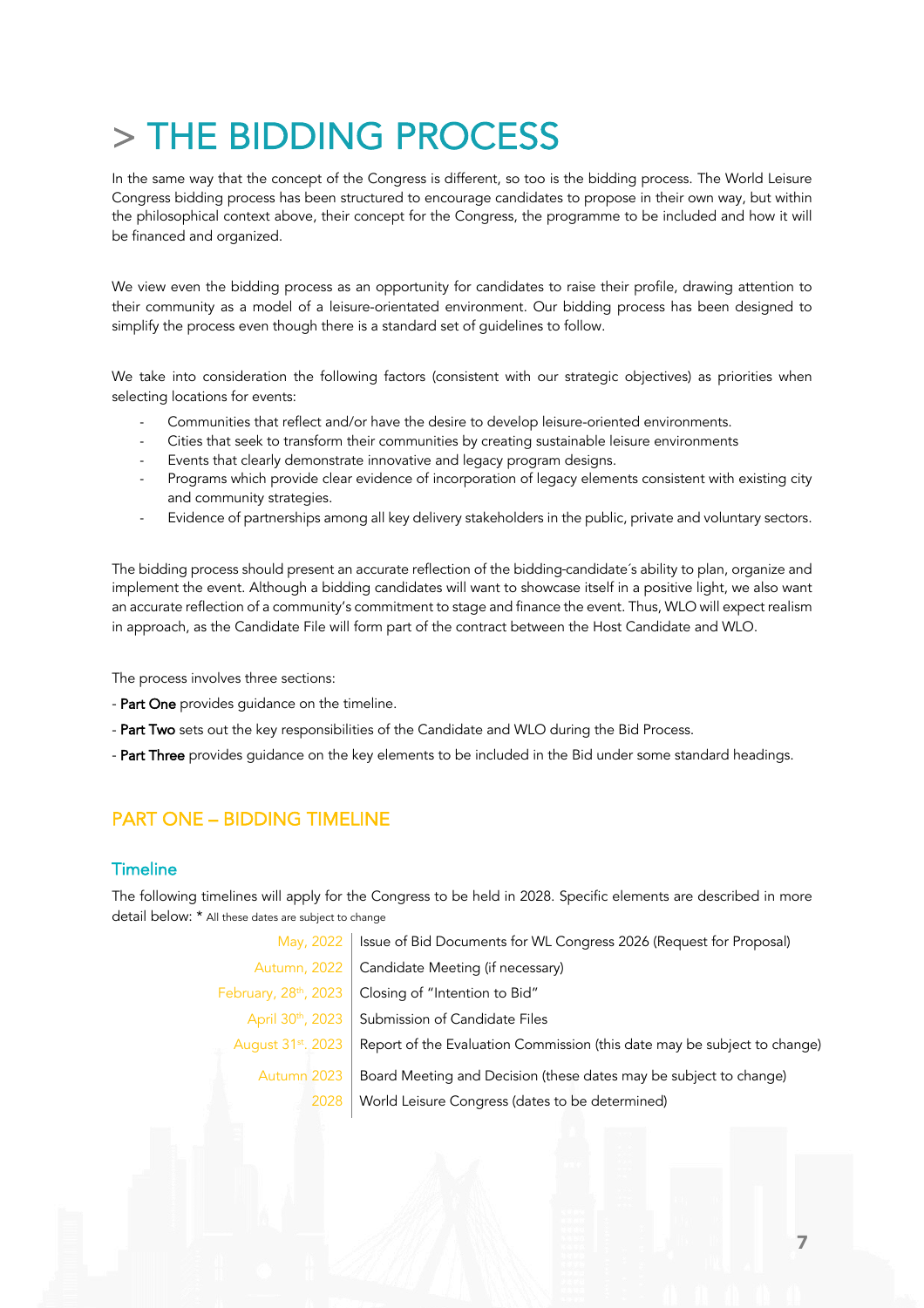# PART TWO – RESPONSIBILITIES

This section sets out the key responsibilities of prospective Candidate and the WLO.

# Interested Candidates Support Programme

Those Cities interested in bidding to stage the Congress will be invited to take part in a meeting which will be held Autumn 2022 to clarify any aspect from the bidding process, documentation and learn more about WL Congress.

#### Intent to Bid

All Candidates willing to be considered formally to host the 2028 WL Congress must sign the Registration Form no later than February 28<sup>th</sup>, 2023. The Registration Form is provided by WLO Secretariat (secretariat@worldleisure.org) upon request.

# Fee

Candidates which intend to bid and have completed the Registration Form by the due date will be required to pay a fee of \$4,000 and will agree to pay travel and accommodation costs for the upcoming bid evaluation site visit and process, also by the same date. This fee will be largely used to support the administration process and evaluation work of the WLO Evaluation Committee. On signing the form and paying the fee, each city will be designated as WL Congress 2028 Candidate. The Registration fee is non-refundable.

# **Guarantees**

The contract for the Congress will include references to guarantees required from the candidate and from third parties. It is mandatory that one of the leading parties or partners is represented, at least, by one university department, institute, faculty, research team or academic in leisure studies (culture, tourism, sports or recreation). Hosting candidate will endeavor to provide WLO with information about the faculties, departments, research groups, private and public agents specialized in leisure studies involved in the event.

The different Committees (Scientific/Academic and Operational) and the World Leisure Organization should cooperate and work together towards the success of the event. Collaboration in between the hosting organizer and WLO be in terms of guaranteeing WLO scientific activity integration, organization and logistics follow up in order to guarantee WLO brand position and standards. For that WLO representatives (Officers, Board Members and Secretariat) will have an active role, before, during and after the congress.

Before the WL Congress, WLO representatives will work together with the hosting organization in order to coordinate and plan every activity related to the full programme organization and marketing promotion.

During the WL Congress, the WLO representatives will be present and take part in every activity of the programme. Also, organize and coordinate relevant activities such as: Study Tour, Field School, Awards Ceremony, Member´s Assembly, Colloquiums, Academy Seminar and Journal Editorial Meeting. These initiatives will boost and guarantee the international visibility and participation.

After the WL Congress, the hosting candidate in collaboration with WLO are committed to a debrief meeting and presenting a report accordingly.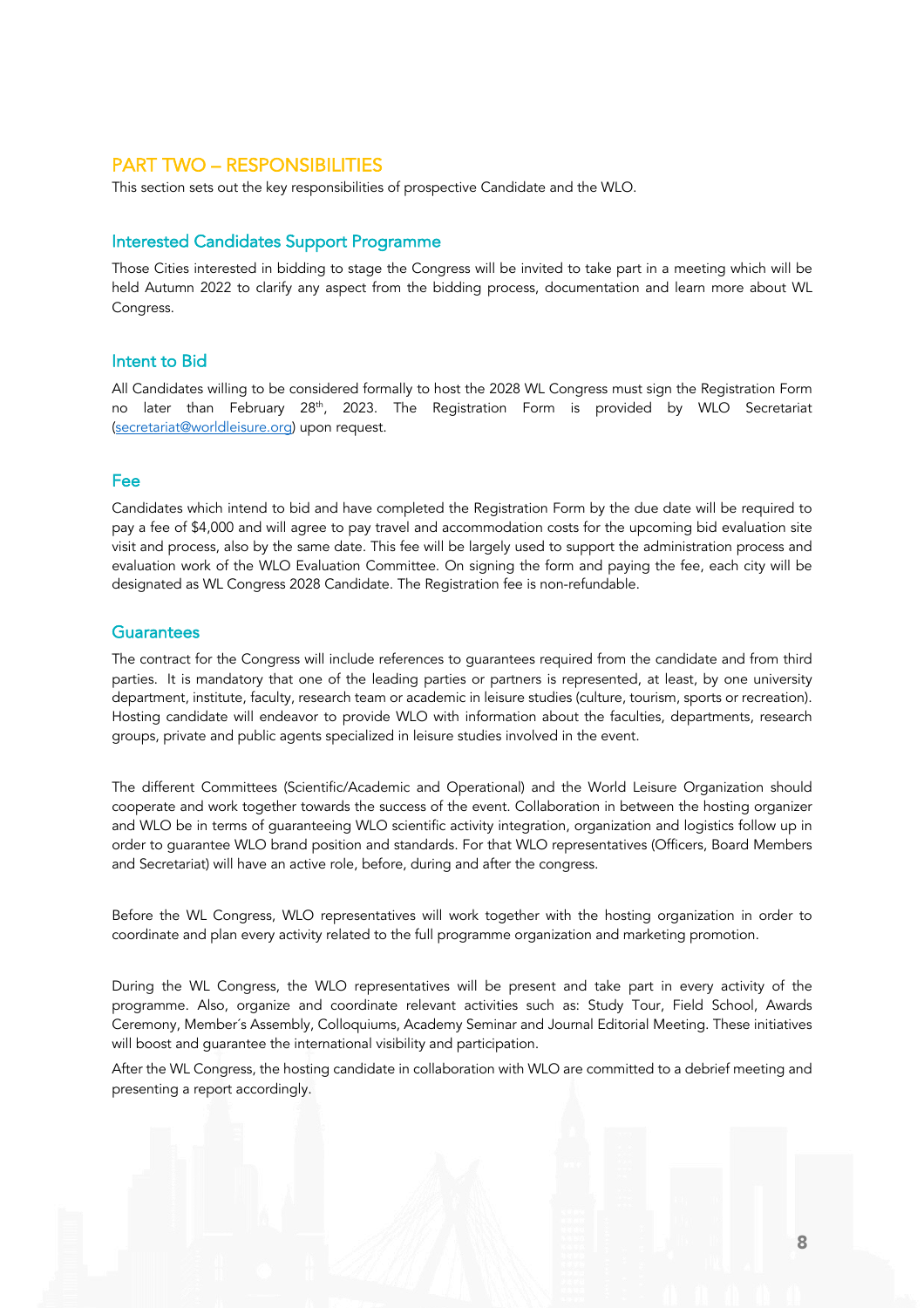# Submission of the Candidate City File

The Candidate Application File must be submitted in electronic and hard copy form by April 30<sup>th</sup>, 2023. Three (3) copies of the hard copy format are required. The WLO will issue authorization for the Candidate to release its electronic form to the public and the media within 14 days of its receipt.

# The Evaluation Committee

An Evaluation Commission will be established by the WLO. It will visit each Candidate to assess the proposals submitted. The cost of such visits will be met from the Registration Fee recorded above.

The Candidate File and any additional statements, representations and other commitments made during the visits will be legally binding.

The Evaluation Committee will report to the Board of the WLO on the technical strengths and weaknesses of each bid as well as the different approaches being adopted. It will not provide a recommendation on which Candidate should be awarded the Congress.

# Emblem

In line with keeping the bidding process as simple as possible, there is no requirement for the Candidate at the stage of bidding to create an emblem which is different from that already used by the City.

#### Award of the Congress

The WLO will decide on the Host Candidate at its Board Meeting in the Autumn of 2023. The Board will vote by secret ballot and the decision taken by simple majority and eligible to vote. The Chair of the Board will vote only in the case of a tie. On award of the Congress, representatives of the WLO and Host Candidate will immediately sign the Host Candidate Contract. The WLO will supply Candidate with a copy of the Host Candidate Contract.

# Rules of Conduct

The administration of the bidding process will be the responsibility of the Chief Operating Officer (COO) of the WLO. In addition, and if needed, the WLO will establish a three person independent Ethics Committee which will advise the Chair of the Board and COO on any procedural matters and consider any complaints raised by any party in relation to the bidding process or Candidate´s conduct. The Board reserves the right to take whatever action is merited if a breach of procedures or conduct is upheld.

# Promoting the Bid

Candidates have the right to promote their candidature but must do so with moderation. No member of the Evaluation Committee or of the Board of WLO or of the Ethics Committee will accept any form of gift, financial support or donation in kind. No Candidate City will make such an offer either directly or indirectly such as through diplomatic or other channels.

Host Candidates may organize a modest reception on the occasion of the WLO Congress in 2026 and may stage an exhibition or display showing proposed arrangements in the Candidate City.

Candidate Cities must not make any comments about rival cities. No collusion between cities designed to affect the result is allowed.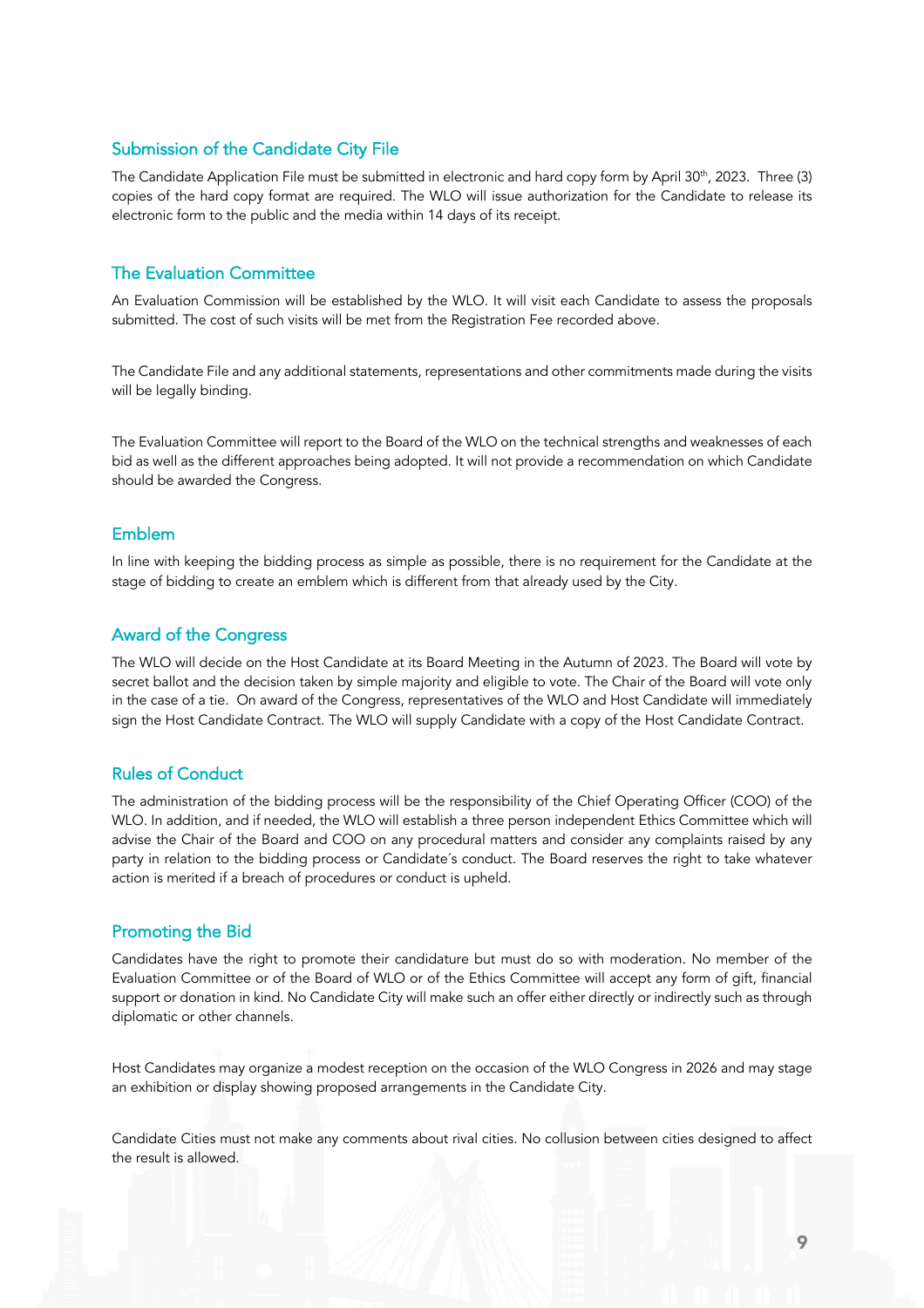# Use of WLO Logo

On the award of the Congress, the Host Candidate will be allowed to use the WLO logo for marketing purposes. The conditions of use will be included in the draft contract. Use of the WLO logo is not allowed during the bidding process.

# WORLD LEISURE ORGANIZATION PAYMENT FEE

For that, in addition to the Registration Fee recorded above, the Host Candidate will be required to pay for the fulfillment of the mentioned in prior lines the sum of US \$150,000 divided into five equal parts as follows:

- \$30,000 on signing the contract in Autumn 2023 (These dates may be subject to change)
- \$30,000 on September 30, 2024
- \$30,000 on September 30, 2025
- \$30,000 on September 30, 2026
- \$30,000 on September 30, 2027

Under the umbrella of World Leisure Organization, the Host Candidate will have the opportunity to strengthen and bring innovation to its community projects within the following activities; Field school for international and local students, Study tour for academics and professionals, scholarship programs for international and local university students, and internationally recognized Award programmes. All activities will be lead and organized by WLO, in collaboration with the host candidate.

There shall be no tax or any fee or commission deductions of any nature on payments.

No other payment will be made to the WLO. We respect that, as the Congress are likely to be financed by different parties and any income is retained by the Host Candidate in full.

In the event that the Organizing Committee decides to stage a Trade Show as part of the Congress this will be the subject of a separate contract and fee depending on its scale and operation.

During the WLO Congress, accommodation for WLO officers should be provided and paid. Furthermore, accommodation for WLO Board members should be paid and provided by the hosting organization.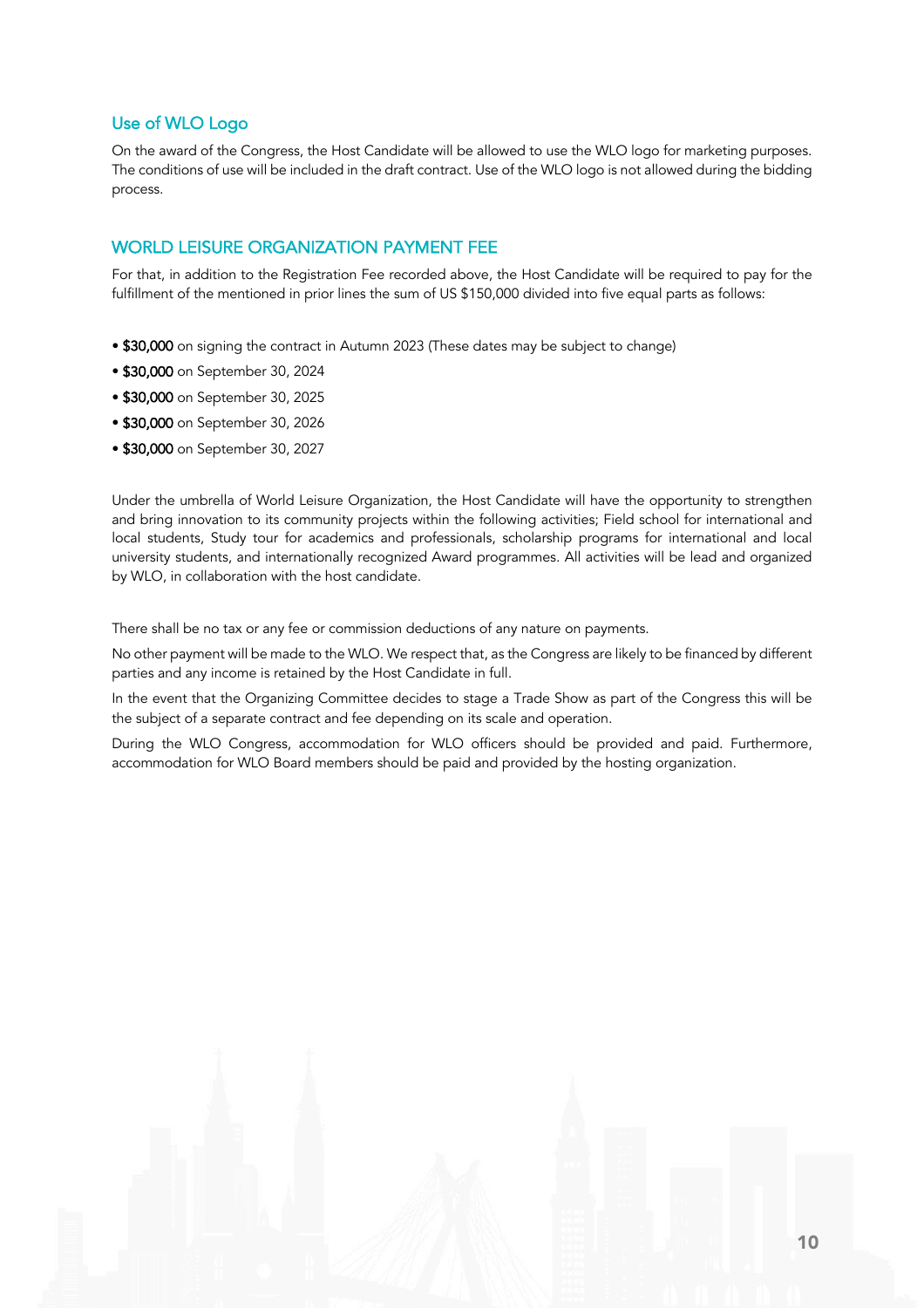# PART THREE – ASSESSING THE BIDDING PROCESS

# **Introduction**

The following sections contains key questions about your proposals. The answers to these will be used to assess your Bid and provide a template for comparison with other Bids. To continue the theme of simplicity, we ask that the Candidate File is no longer than 100 A4 pages including any maps, diagrams or photographs.

# GETTING THE PHILOSOPHY RIGHT

#### Concept

In this section we ask you to set out the rationale for bidding and staging the Congress:

- Why do you want to stage the Congress?
- What is the overall strategy for the Candidate and how will the Congress contribute to it?
- What is the leisure strategy (or equivalent) for the Candidate, City and Country and how will the Congress contribute to it?
- What specific benefits do you anticipate from staging the Congress?
- Will the community support the bid for and staging of the Congress?

# GETTING THE ORGANIZING STRUCTURE RIGHT

Legal Aspects

- Describe the mechanism and the legal status of the entity you intend to employ to organize the Congress (e.g. through the direct involvement of the University, through the direct involvement of the City, through the establishment of a separate Organizing Committee (OC) or some other mechanism).
- Describe the type of institutions/organizations/agencies you intend to have represented on the Organizing Committee including universities, leisure organizations, national and local government, and commercial interests.
- Provide a covenant from all authorities involved in hosting the Congress which demonstrates their understanding that all commitments made are binding and that they are guaranteeing the fulfilment of obligations. These authorities include:
- The government of your country
- All local, state and regional authorities
- Whatever mechanism is employed, the WLO will appoint at least three members of the Organizing Committee. We would ask for this to be acknowledged in your Bid.
- State the names and titles of those individuals who have the authority to sign contracts and other documents (such as the Registration Form and Host Candidate Contract) on behalf of the Candidate.

# ATTRACTING DELEGATES: THE PROGRAMME

In this section we ask you to provide an initial set of thoughts on the overall theme and content of the programme for the Congress, together with the corresponding committees formed/ co-chaired by the Host Candidate and WLO nominees. At this stage we are interested to hear:

- Initial ideas of a theme and programme which would be of interest to those in the city, the country, the wider region and internationally.
- Specify which universities, faculties, departments and research institutes in leisure studies (culture, tourism, sports or recreation) would be interested in leading the scientific programme.
- What expertise/range of specialisms are already available to help develop an attractive programme.
- What networks are already available to those involved and in which disciplines.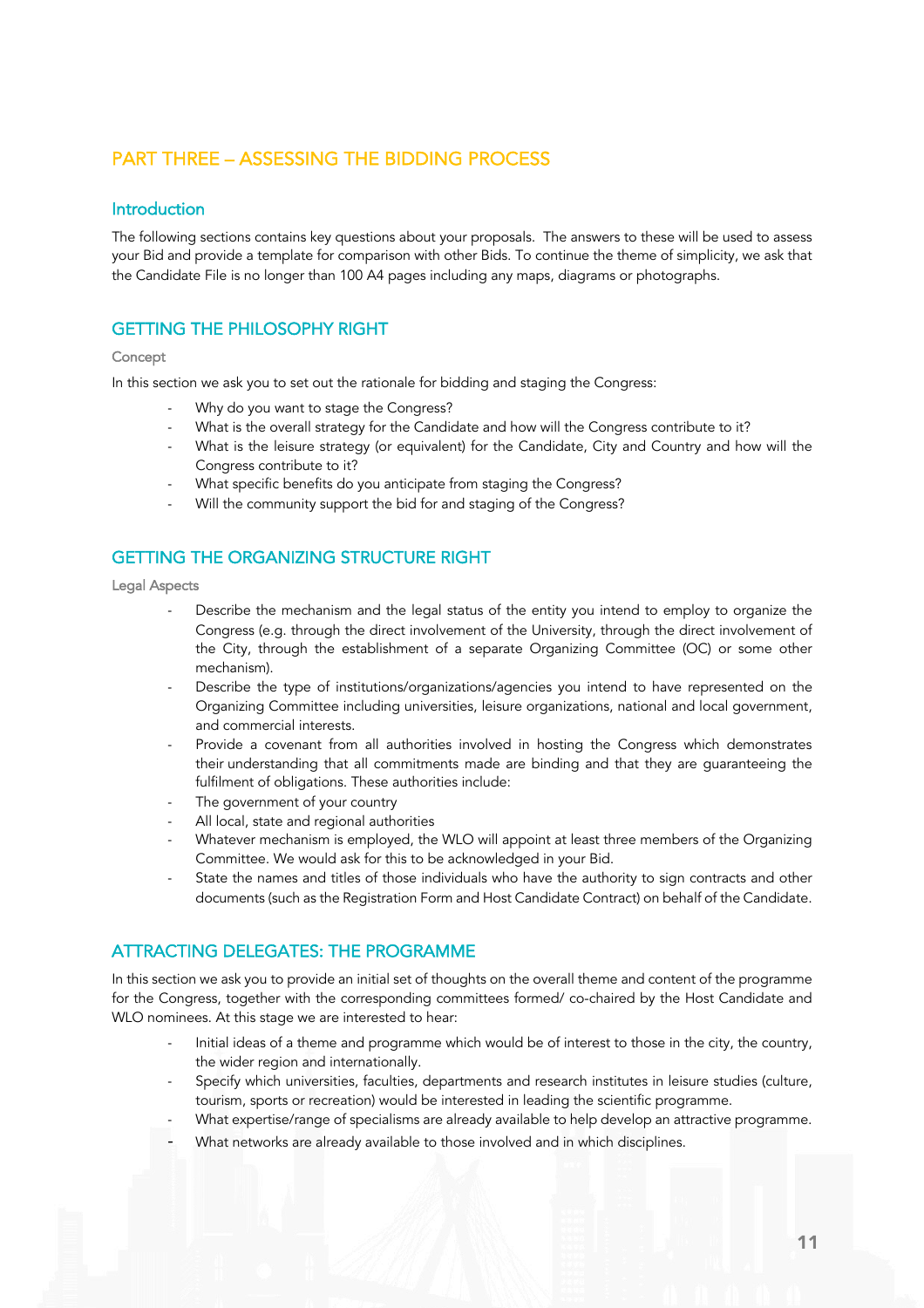#### Associated Activities

In this section we ask you for initial thoughts on any associated activities you might stage during the period of the Congress, for example a trade show, community festival or educational initiatives. These might be for the delegates alone, for the community or for both.

# PROVISION FOR THE DELEGATES

#### Venues

- State the ideal time for the staging of the Congress in 2024 and explaining your reasons for this selection. As this congress aims to attract delegates from around the world, please take into account the different religious and family festivities.
- Give an estimate of the number of participants you hope to attract.
- Identify the facilities which already exist which could stage the Congress.
- Identify those existing facilities which would need to be upgraded to stage the Congress. State whether these upgrades would be on a temporary or permanent basis. If the latter, state the longterm community benefit.
- Identify those facilities which would need to be newly provided to stage the Congress. State whether these facilities would be on a temporary or permanent basis. If the latter, state the long-term community benefit.
- State the capacities of each venue.
- Show on a map the locations of all the venues to be used and the distances from the geographical center of the City.
- Demonstrate that each venue can meet the requirements for the Congress including full access for people with a disability.
- Demonstrate that each venue has sufficient space for accommodation for such requirements as registration and catering.
- Demonstrate that each venue has the technical ability to house the specific activities (eq in terms of power capacity, technology and ingress/egress).
- State the ownership of each venue and its availability for the Congress.
- Describe the experiences of staging conferences within the City.

#### Personnel

- State what personnel (paid and voluntary) will be used/recruited to undertake the multiplicity of tasks prior to and during the Congress.
- What track record do you have in staging major domestic and/or international events? Please list these for the last ten years.

#### Accommodation

- Within a 10km radius from the geographical center of the city categorize the number, size and quality of hotels you have, their star rating (or equivalent) and the awarding authority.
- Within a 10km radius from the geographical center of the city categorize the number, size and quality of other accommodations available including university accommodation, hostels, touring parks and camp sites.
- What is the total number of rooms available during the Congress.
- What guarantees can you provide on availability of rooms and room rates for the period of the Congress.

#### **Transport**

- Describe the main transport links into the city  $-$  air, rail, road, sea and their capacities and international links.
- Describe the public transport infrastructure within the City and region.
- Describe the links between accommodation, venues and the transport infrastructure.
- Describe the journey times from the geographical center of the City to venues to be used for the Congress.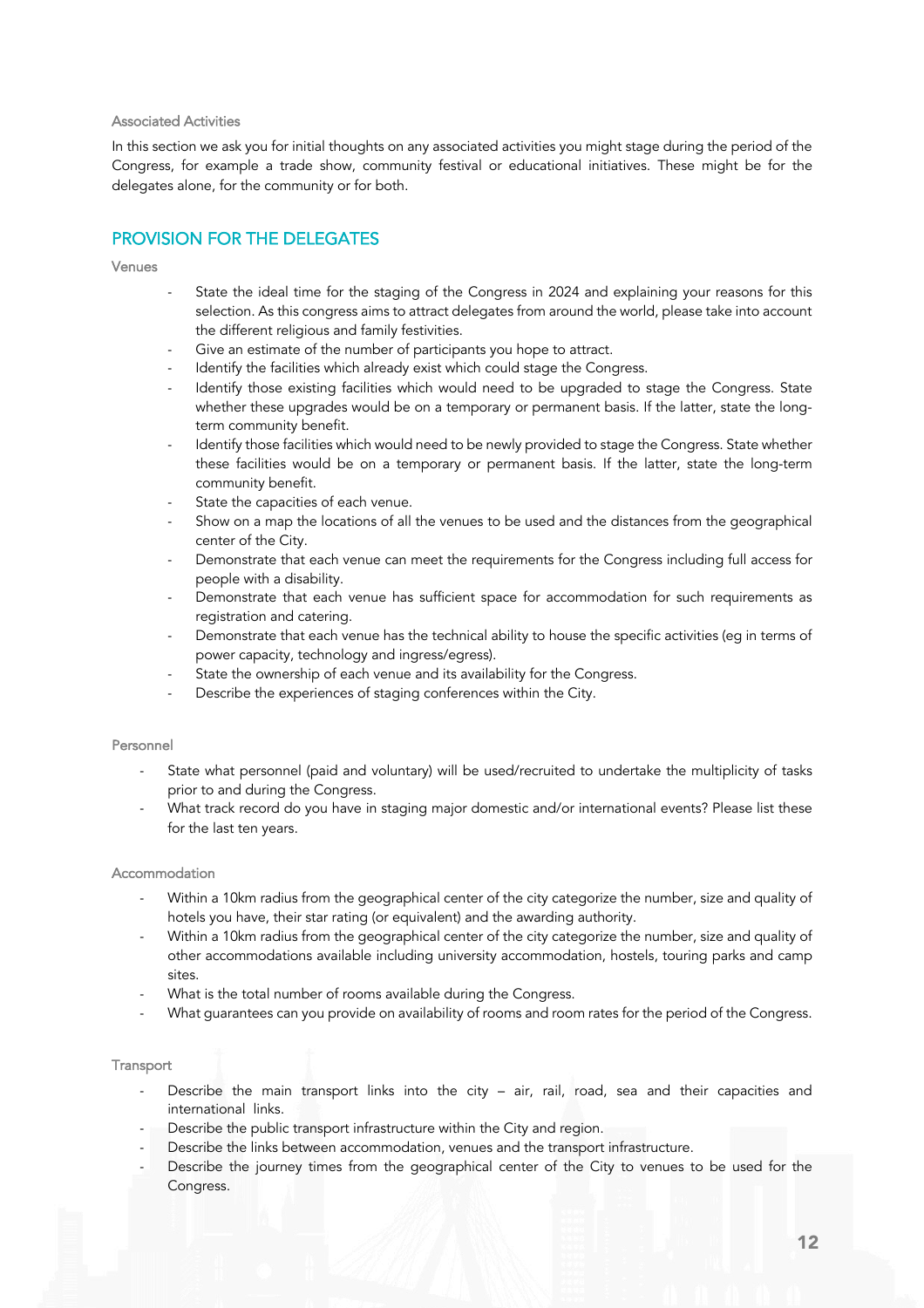- Describe the transport management plan for the Congress including:
	- o Public transport capacities
	- o Private bus fleet capacities
	- o Overall capacity
	- o Any special transport management processes during the Congress (e.g. free or integrated ticketing)

# Security

- Describe the roles, responsibilities, risks and capacities of those authorities responsible for:
	- o Fire
	- o Civil Disobedience
	- o Crime
	- o Traffic
	- o Natural and manmade catastrophes
	- o Terrorism
	- o Technological intrusions
- What experience of providing security for major events do you have? Please provide a range of examples.
- Describe any concerns you might have about the security of delegates during the Congress and their visit to your city and country.

Environment, Climate and Weather

- What will the temperature and humidity be during the period of the Congress.
- What are the daylight hours during the period of the Congress.
- Describe the environmental conditions of the City with specific reference to air and water quality.

#### Medical Services

- Describe the health care system in your City and region.
- Explain the arrangements for visitors to your country.
- Explain the arrangements for emergency services.
- Confirm that the existing resources within the City and region could meet the needs of those attending and participating in the Congress.

# ENHANCING THE EXPERIENCE

Cultural Activities

- Describe the range of dining and other leisure opportunities for delegates during "free evenings."
- Describe the programme of cultural events the City might organize leading up to and during the Congress.
- Describe the Opening and Closing Ceremonies for the Congress.
- Describe any educational programme which might use the Congress as a focus.
- Describe any additional tourist/cultural opportunities available for delegates to the Congress.
- Describe any technical tours which could be provided for delegates prior to and/or after the Congress.

# **SUSTAINABILITY**

In this section we ask you to set out (if any) sustainable strategy development related to the host destination and/or congress organization in terms of:

- Describe any strategy development and improvement from the host destination (regenerative visitor/event economy perspective and practical strategy).
- Describe if there are any impact measurement and reporting measure and manage social, economic and environmental impacts in place.
- Describe social innovation stakeholder engament nurtures innovation and fosters positive impacts.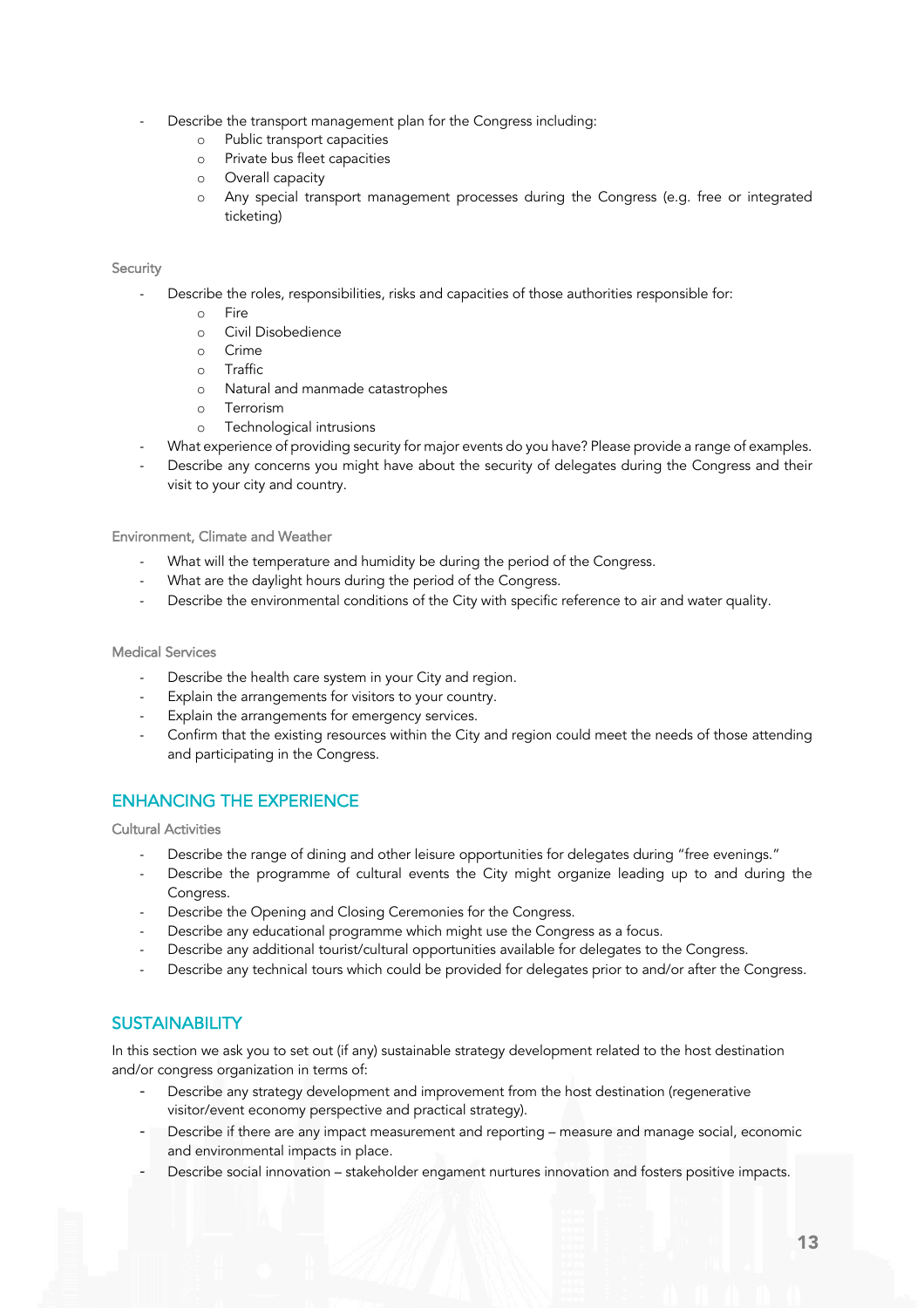# PROMOTING THE CONGRESS

#### Marketing

Outline your plans for promoting the Congress to prospective delegates.

- Describe your intentions of developing any Congress logo and/or mascot. Both will require the incorporation of the WLO logo and be subject to agreement between the WLO and Host City.
- Indicate the projected income from sponsorship in cash or value in kind.
- Indicate the projected income from merchandising in cash or value in kind.

#### Media Services

- Describe what media outlets there are in the City, Region and Nationally.
- What proposals do you have for coverage of the Congress in general and specific elements of the event including the streaming of all or part of the Congress.
- Are there any legal or tax issues in respect of foreign media/broadcasters covering the Congress.

# POLITICAL, FINANCIAL AND LEGAL

Political Support

- What is the structure of the City Council?
- What are the specific powers of the City Council and its relationship with any higher tiers of state, regional or national government?
- Has the City Council now and in perpetuity agreed to bid and fully accept its responsibilities in the event the bid is successful?
- What elections and/or appointments are due to take place prior to the staging of the Congress and what is your assessment of the effect on the preparations for or staging of the Congress?

Customs and Immigration Formalities

- Describe the regulations in your country regarding immigration and entry visas.
- Identify any exclusions to entries to your country.
- Provide details of any health and vaccinations required for persons entering your country.
- Are there any restrictions on the temporary import of equipment (eg. sports equipment, photographic and audio-visual equipment)?

# **FINANCE**

The Budget

- State how the World Leisure Congress will be funded.
- Provide a financial guarantee from the competent authorities covering any potential shortfall for the Congress.
- State the budget for any capital expenditure (both permanent and temporary, for venues and any other infrastructure) required for the Congress, its source and provide a financial guarantee that the required amount will be available for the required construction.
- Set out the budget for the full operation of the Congress and provide a financial guarantee that the required amount will be made available.
- Set out the annual cash-flow relating to this budget over the financial years prior to the staging of the Congress.